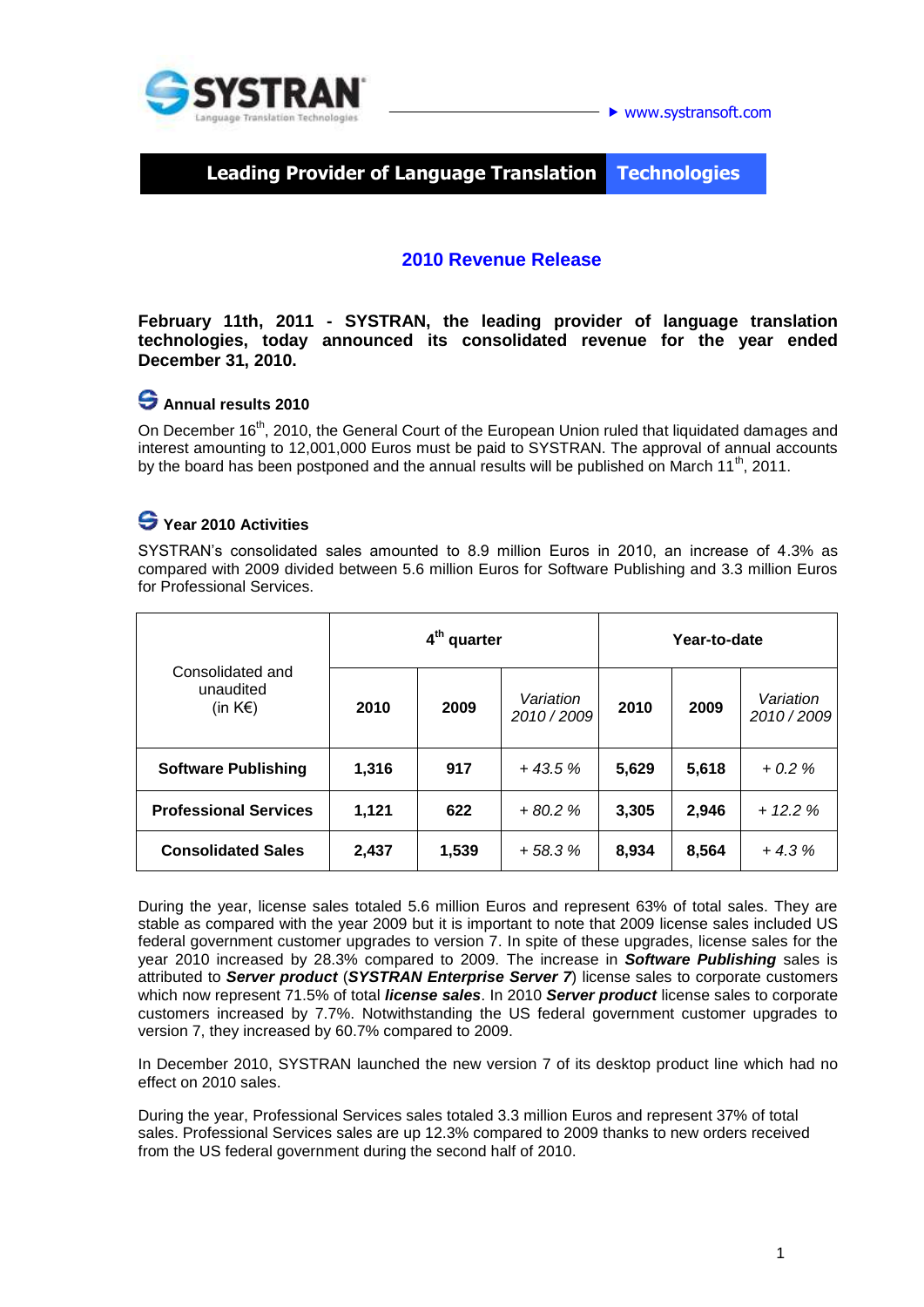

## **Outlook**

For 2010, the current operating income will be negative, but the consolidated net income will be positive.

SYSTRAN plans to develop the *Software Publishing* business in 2011. Investment will focus on commercial teams in Europe and the USA in order to develop *Server product* license sales to corporate customers.

Efforts to market the new version 7 *Desktop product* line and develop online and channel sales have begun. This new desktop version brings major innovations. It intelligently uses existing documents stored on PCs to learn user terminology and linguistic specificities. The SYSTRAN 7 *Desktop product* line is a productivity-enhancing tool that quickly and efficiently translates documents.

#### **Dispute with the European Commission**

On December 16<sup>th</sup>, 2010, the General Court ordered the Commission to pay SYSTRAN liquidated damages of 12,001,000 Euros.

In a press release issued on the same day, the General Court declared that "*Consequently, by granting the right to carry out work which necessarily entailed an alteration of elements of the Systran Unix version of the Systran software which are within the EC-Systran Unix version, without first obtaining the consent of the Systran group, the Commission acted unlawfully by infringing the general principles common to the law of the Member States applicable to copyright and know-how. That wrongful act, which is a sufficiently serious breach of the copyright and know-how held by the Systran group in the Systran Unix version of the Systran software, gives rise to non-contractual liability on the part of the European Union.* 

*As regards the damage, the General Court rules that liquidated damages and interest amounting to €12 001 000 must be paid to Systran to compensate it for the damage suffered as a result of the Commission's unlawful conduct, namely:* 

*- €7 million corresponding to the total fees which would have been payable between 2004 and 2010 if the Commission had requested permission to use Systran's intellectual property rights in order to carry out the work specified in the call for tenders, which requires access to and alteration of elements of the Systran Unix version reproduced in the EC-Systran Unix version;* 

*- €5 million as compensation for the effect which the Commission's conduct might have had on Systran's turnover in the years 2004 to 2010, and more widely on the development of that company;* 

*- €1 000 as compensation for non-material damage.* 

*In addition, the General Court observes that it is for the Commission to draw all appropriate conclusions in order to ensure that Systran's rights in the Systran Unix version are taken into account as concerns the work relating to the EC-Systran Unix version. If they are not taken into account, given that the damage for which compensation is awarded in this case holds only for the period from 2004 to the date of delivery of this judgment, Systran would be entitled to bring before the General Court a* 

*fresh action seeking damages in respect of the further damage it might suffer.* 

*Lastly, the General Court adds that the publication of this press release is also a form of nonpecuniary compensation for the non-material damage caused by the harm to Systran's reputation as a result of the Commission's unlawful conduct*. "

The full text of the press release can be downloaded at: [http://curia.europa.eu/jcms/jcms/Jo2\\_16799.](http://curia.europa.eu/jcms/jcms/Jo2_16799)

The full decision can be consulted on the Court of Justice of European Union web site: [http://curia.europa.eu](http://curia.europa.eu/)